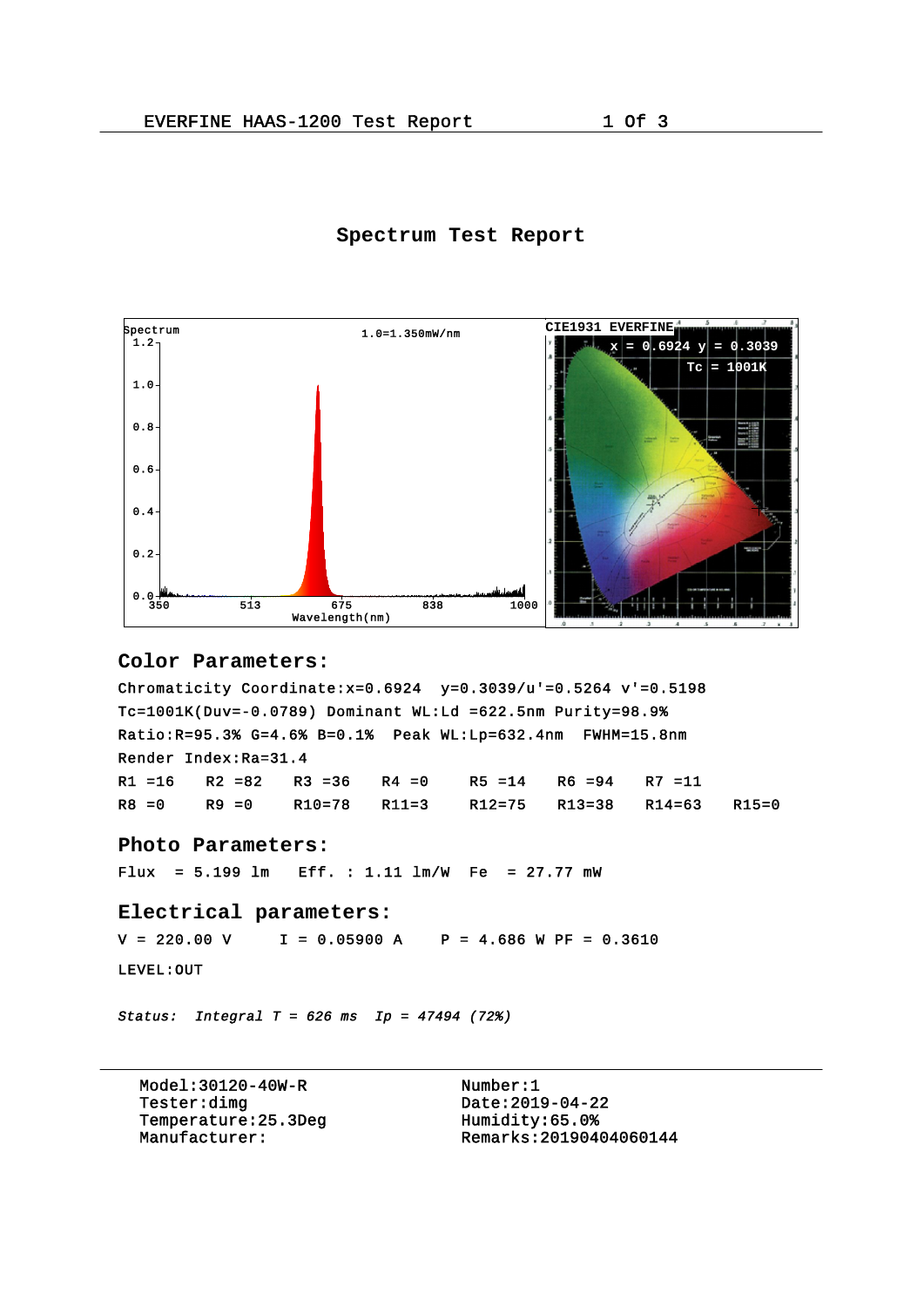## **Spectrum Test Report**



```
Color Parameters:
```

```
Chromaticity Coordinate: x=0.1304 y=0.7091/u'=0.0464 v'=0.5674Tc=8618K(Duv=0.1669) Dominant WL:Ld =518.7nm Purity=75.4%
Ratio:R=0.3% G=95.7% B=4.1% Peak WL:Lp=513.9nm FWHM=30.7nm
Render Index:Ra=0.0
R1 =0 R2 =0 R3 =0 R4 =0 R5 =0 R6 =0 R7 =0
R8 =0 R9 =0 R10=0 R11=0 R12=0 R13=0 R14=36 R15=0
Photo Parameters:
Flux = 42.34 lm Eff. : 6.28 lm/W Fe = 99.96 mW
Electrical parameters:
V = 220.00 \text{ V}   I = 0.08000 \text{ A}   P = 6.741 \text{ W PF} = 0.3830LEVEL:OUT 
Status: Integral T = 313 ms Ip = 50411 (77%)
```
Model:30120-40W-G<br>Tester:dimq Date:201 Temperature: 25.3Deg<br>Manufacturer:

 $Date:2019-04-22$ <br>Humidity:65.0% Manufacturer: Remarks:20190404060144